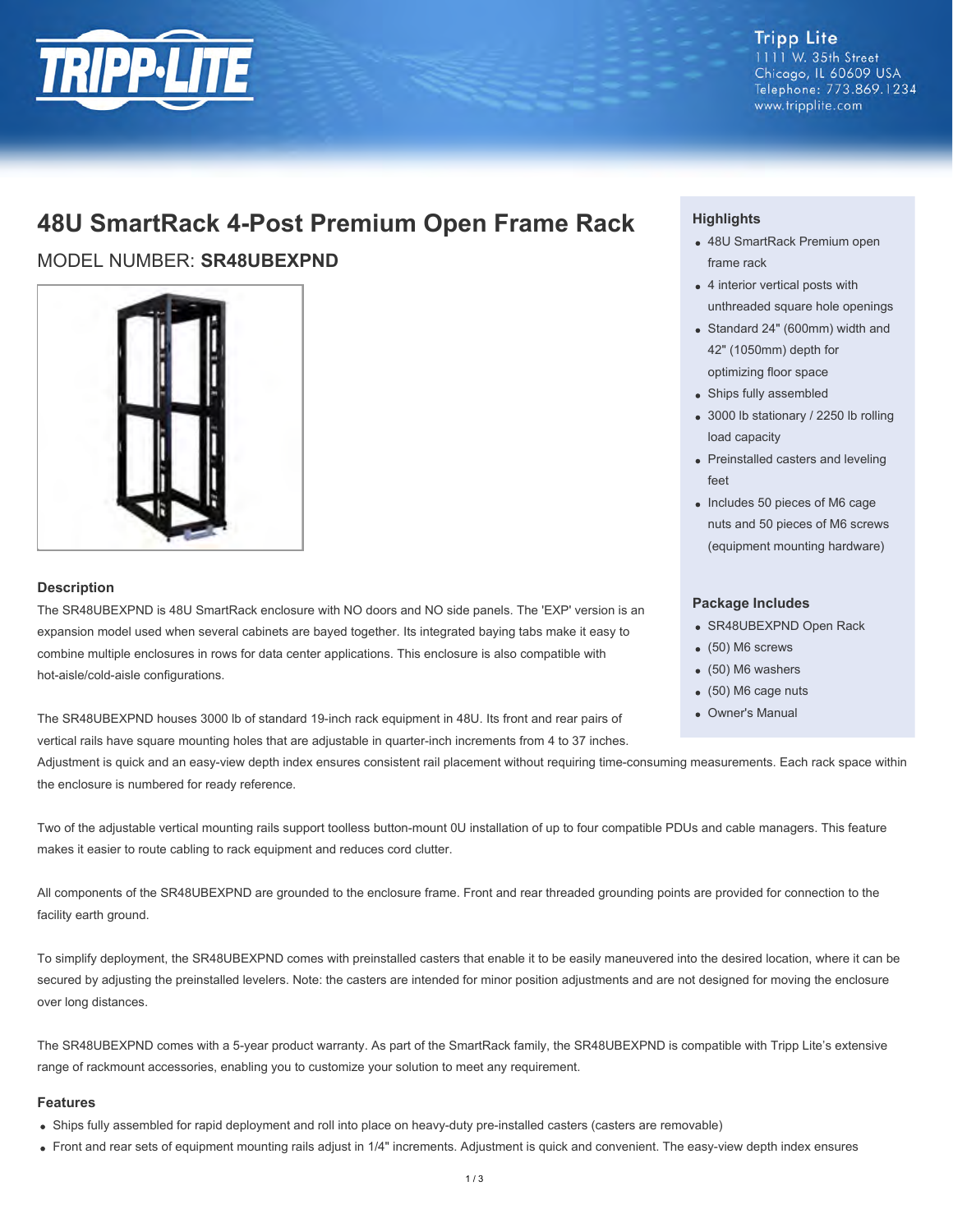

consistent rail placement without requiring time-consuming measurements.

- Toolless accessory mounting rails (2 rails per enclosure) include slots for quick installation of compatible PDUs and vertical cable managers. Mounting slots are arranged in an industry-standard pattern compatible with a wide variety of accessories. Each rail can accommodate two vertical PDUs or cable managers side-by-side (four items per enclosure).
- Mounting hardware of 50 pieces of M6 cage nuts and 50 pieces of M6 screws included
- Textured powder coat finish for tough resistance to environmental concerns such as deployment in warehouses
- Maximum usable internal depth of 37 inches/94 cm (front to rear rail).
- Weight ratings of 3000 lb stationary and 2250 lb rolling.
- Built in baying tabs allow premium open frame racks to be combined securely in rows. Center-to-center width can be set at 600mm or 24" to match standard data center floor tiles.
- Leveling feet extend to allow premium open frame racks to be positioned on uneven floors. Levelers are removable.
- Convenient grounding system. All components are grounded to the premium open frame rack structure which includes multiple connections for facility ground.
- Open bottom for cable access.
- Included stabilizing brackets are used for shipment and can be reattached at the bottom of the premium open frame rack on the inside or outside of the rack.
- Compatibility with all cable management accessories.

# **Specifications**

| <b>OVERVIEW</b>                                    |                         |  |
|----------------------------------------------------|-------------------------|--|
| Style                                              | 4-Post                  |  |
| <b>PHYSICAL</b>                                    |                         |  |
| Installed Whole System Maximum<br>Rack Depth (in.) | 37                      |  |
| Installed Whole System Maximum<br>Rack Depth (cm)  | 94.0                    |  |
| Installed Whole System Minimum<br>Rack Depth (in.) | $\overline{4}$          |  |
| Rack Height (U Spaces)                             | 48                      |  |
| Shipping Dimensions (hwd / in.)                    | 95 x 26 x 45            |  |
| Shipping Dimensions (hwd / cm)                     | 241.3 x 66.04 x 114.3   |  |
| Shipping Weight (lbs.)                             | 213                     |  |
| Shipping Weight (kg)                               | 97                      |  |
| Unit Dimensions (hwd / in.)                        | 89 x 23.63 x 43         |  |
| Unit Dimensions (hwd / cm)                         | 226.06 x 60.02 x 109.22 |  |
| Unit Weight (lbs.)                                 | 171                     |  |
| Unit Weight (kg)                                   | 78                      |  |
| Color                                              | <b>Black</b>            |  |